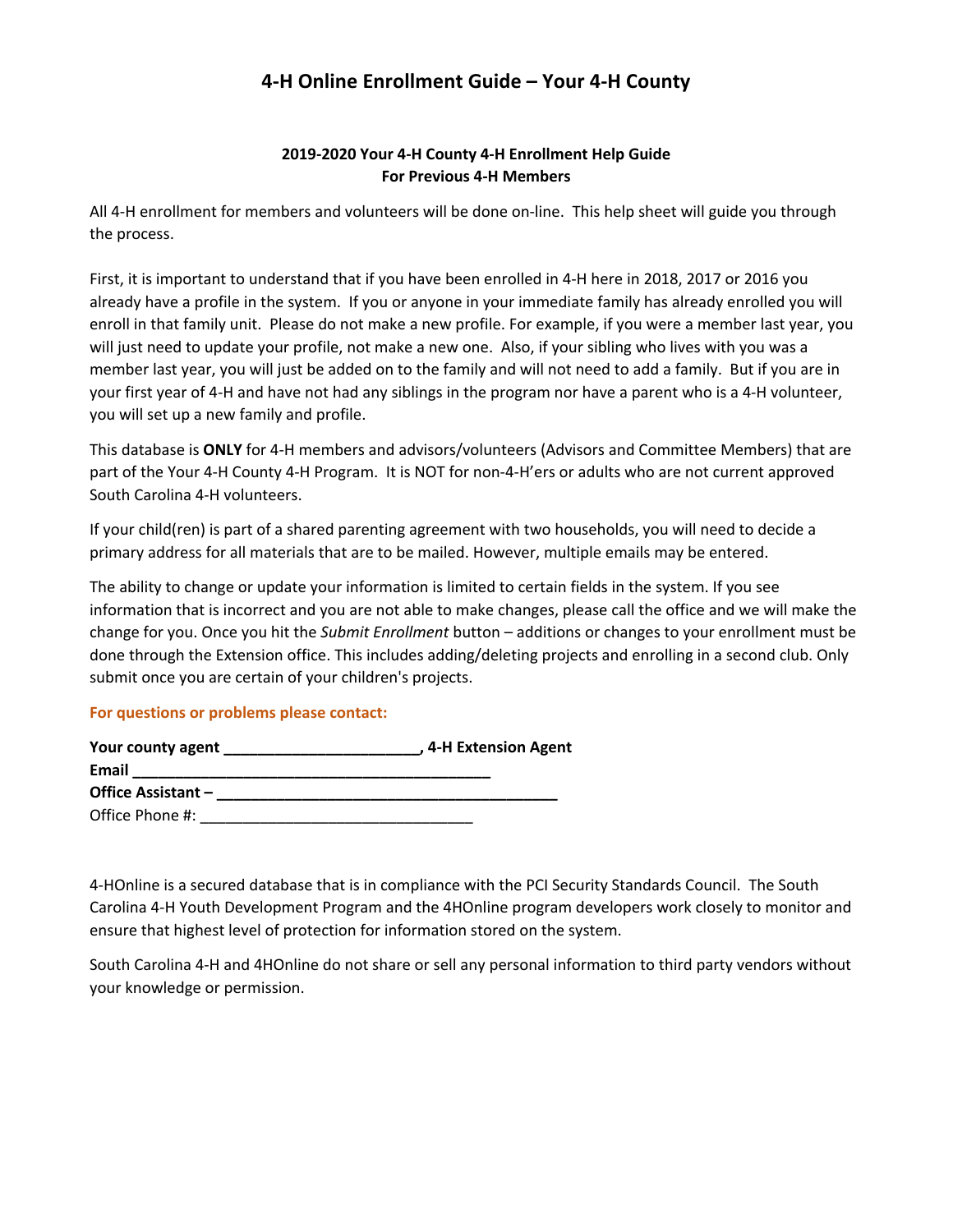# **4-H Online Enrollment Guide – Your 4-H County**

## **STEP 1:**

### **Logging in to the 4-H Online Program**

*The 4HOnline program works best with Google Chrome, Firefox or Safari as your browser.* 

**The 4HOnline website is: https://sc.4honline.com**

**If you were a previous 4-H member enrolled in any of the past 3 years you have an account already in 4HOnline registration.**



*\*If you do not remember your email address you put on your membership form or you do not use that email address any longer, you must call Your 4-H County Extension Office (Look on front page) and they can reset your password or reset your email address. It will go to the email address that was used.*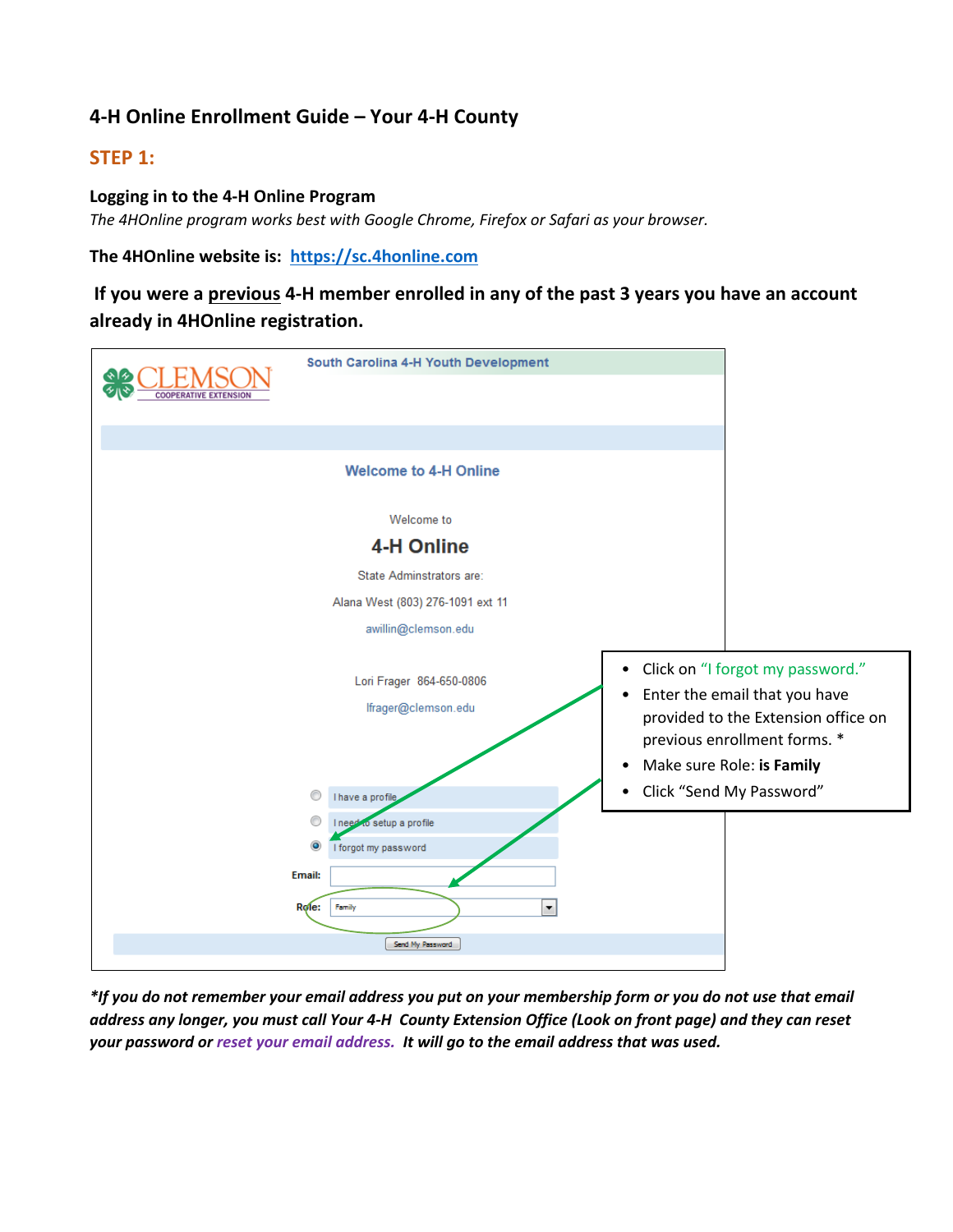| If you clicked on<br>Send My Password                                                                                                                                                                                                                                                                                                                                                                                                                                                                                              | check your email. You now have 2 options:                                                                                                                                                             |
|------------------------------------------------------------------------------------------------------------------------------------------------------------------------------------------------------------------------------------------------------------------------------------------------------------------------------------------------------------------------------------------------------------------------------------------------------------------------------------------------------------------------------------|-------------------------------------------------------------------------------------------------------------------------------------------------------------------------------------------------------|
| 4hOnline Password Reset Request<br>You may set a new password by going to the following link: Login and set a new password<br>If you are unable to use the link above, you may login by following these steps:<br>1.) Go to sc.4honline.com<br>2.) Select "I have a profile"<br>3.) Enter the email address to which this email was sent: cmickley@frontier.com<br>4.) Enter the following password: <b>uSqOIJh9</b> (you must use capital letters as they appear)<br>5.) Select the "Family" role<br>6.) Click the "Login" button | <b>Options 1:</b><br>Click on the link. This will bring you back<br>to 4HOnline and the Password<br>Management web page.<br>This will take your directly to the screen<br>at the bottom of this paper |
| You will be required to set a new password once you log in.<br><b>Thank You</b>                                                                                                                                                                                                                                                                                                                                                                                                                                                    |                                                                                                                                                                                                       |

| After your first login your profile information is stored in the database. |                                         | Option 2 : Highlight, Right click and Copy the |
|----------------------------------------------------------------------------|-----------------------------------------|------------------------------------------------|
| 1. Select "I have a profile"                                               |                                         |                                                |
| 2. Enter your family email address                                         |                                         | temporary password from your email.            |
| 3. Select "Family for Role                                                 |                                         | Go back to https://sc.4honline.com             |
| 4. Click "Login"                                                           |                                         | Click "I have a profile"<br>٠                  |
|                                                                            | I have a profile                        | Enter your email address<br>٠                  |
|                                                                            | I need to setup a profile               | Paste in the temporary password<br>٠           |
|                                                                            | forgot my password                      | Make sure Role: is Family<br>$\bullet$         |
| Email:                                                                     |                                         |                                                |
|                                                                            |                                         | Click "Login"<br>٠                             |
| Password:                                                                  |                                         | Once you login you will be prompted to         |
| Role:                                                                      | Family                                  | reset your password.                           |
|                                                                            |                                         |                                                |
|                                                                            |                                         |                                                |
|                                                                            | Login                                   |                                                |
|                                                                            |                                         |                                                |
| Logged in as <b>A</b> Flintstone                                           |                                         | 谷 Home   ■ My M                                |
|                                                                            |                                         | Enter a new password in both boxes.            |
| <b>Credit Cards</b><br><b>Email History</b><br>Family                      | <b>Family Settings</b><br>Login History | Passwords must be:                             |
|                                                                            |                                         |                                                |
|                                                                            |                                         | At least 8 characters                          |
|                                                                            | Please update your password             | Contain at least 1 number                      |
|                                                                            |                                         | At least 1 capital letter                      |
|                                                                            | <b>Password Management</b>              |                                                |
|                                                                            | New Password:                           | Make sure your password is                     |
|                                                                            | Confirm New Password:                   | something you will remember.                   |
|                                                                            |                                         | Write it down in a safe place!                 |

After you have reset your password, click **Continue** and this will bring up the Member List screen.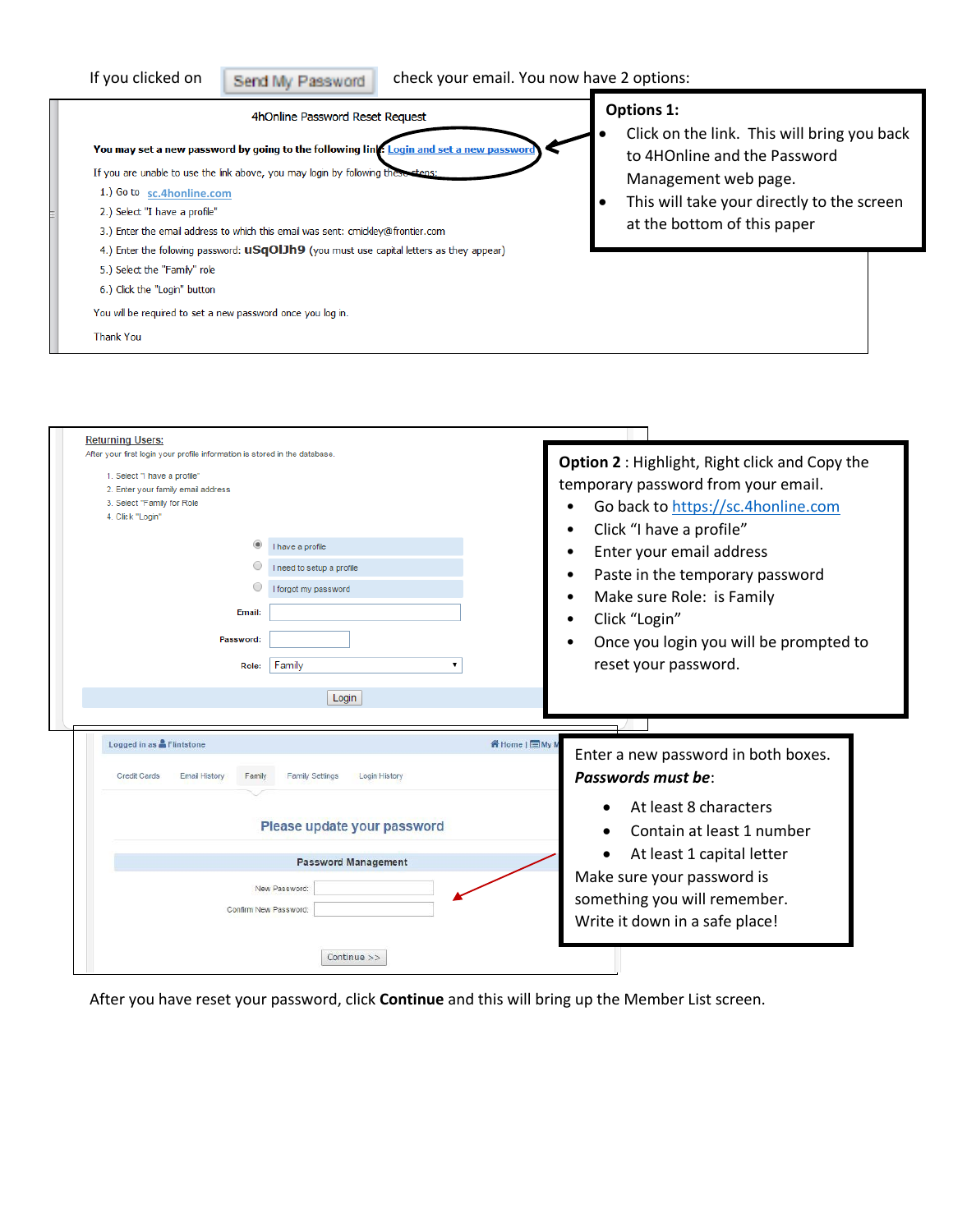## **All returning members should follow these steps**

|                                                                                                                                                                                                                            | <b>South Carolina 4-H Youth Development</b>                                                                                                                                                                                                                                                              | <b>■ Logout</b>                       |
|----------------------------------------------------------------------------------------------------------------------------------------------------------------------------------------------------------------------------|----------------------------------------------------------------------------------------------------------------------------------------------------------------------------------------------------------------------------------------------------------------------------------------------------------|---------------------------------------|
|                                                                                                                                                                                                                            |                                                                                                                                                                                                                                                                                                          |                                       |
| Logged in as & Flintstone                                                                                                                                                                                                  |                                                                                                                                                                                                                                                                                                          | K <sup>a</sup> Home   EMy Member List |
|                                                                                                                                                                                                                            | <b>Member List</b>                                                                                                                                                                                                                                                                                       |                                       |
| Flintstone Family Edit Family<br>123 Bedrock Lane<br>Columbia, SC 29210<br>864-555-5678<br>flintstonefamily@yahoo.com [send mail]<br><b>County Extension Agent County [contact is</b>                                      | <b>Add A New Family Member</b><br>select a member type<br>Add Member<br><b>ReActivate An Archived Family Member</b><br>select a member<br><b>ReActivate Member</b>                                                                                                                                       | ۰<br>۰                                |
| Review basic demographic information here.<br>Check your email address! (This is your<br>"FAMILY" email)<br>If anything is incorrect, click on<br>make changes and click on<br>this will bring you back to the home screen | <b>SIBLINGS NEW TO 4-H</b><br>You may enter new siblings or children<br>here by selecting Youth and clicking<br>Add Member. This will bring up a<br>Youth Personal Information Screen with<br>Edit Family<br>personal information, additional<br>Continue >><br>information, and participation sections. |                                       |

|                                                                                                                                                                           |       | <b>Member/Volunteer List</b> |                                    |                                                                                                                                                                   |             |                                                                                                                                               |
|---------------------------------------------------------------------------------------------------------------------------------------------------------------------------|-------|------------------------------|------------------------------------|-------------------------------------------------------------------------------------------------------------------------------------------------------------------|-------------|-----------------------------------------------------------------------------------------------------------------------------------------------|
| <b>Name</b>                                                                                                                                                               | Role  | <b>Membership ID</b>         | <b>Enrollment Status</b>           | <b>Last Active Year</b>                                                                                                                                           | <b>Edit</b> |                                                                                                                                               |
| 1) Pebbles Flintstone                                                                                                                                                     | Youth |                              | Pending                            |                                                                                                                                                                   | Edit        |                                                                                                                                               |
| <b>Member Reports</b><br>Member:<br>select a member<br>Report:<br>Register A Member In An Event - Only Members with an 'Active' E<br>Member:<br>select a member<br>Event: |       | ۰<br>▼                       | "Inactive".<br><b>Click on the</b> | In the Member/Volunteer List you should see each<br>Youth in your family listed. If you are an Advisor or<br>Edit<br>bring up his/her personal information screen |             | Committee Member, you should be listed as a Volunteer.<br>Each person listed should have an Enrollment Status of<br>button for each person to |

For new children in this family - create the 4-H record by working through those items and click continue at the bottom of each screen.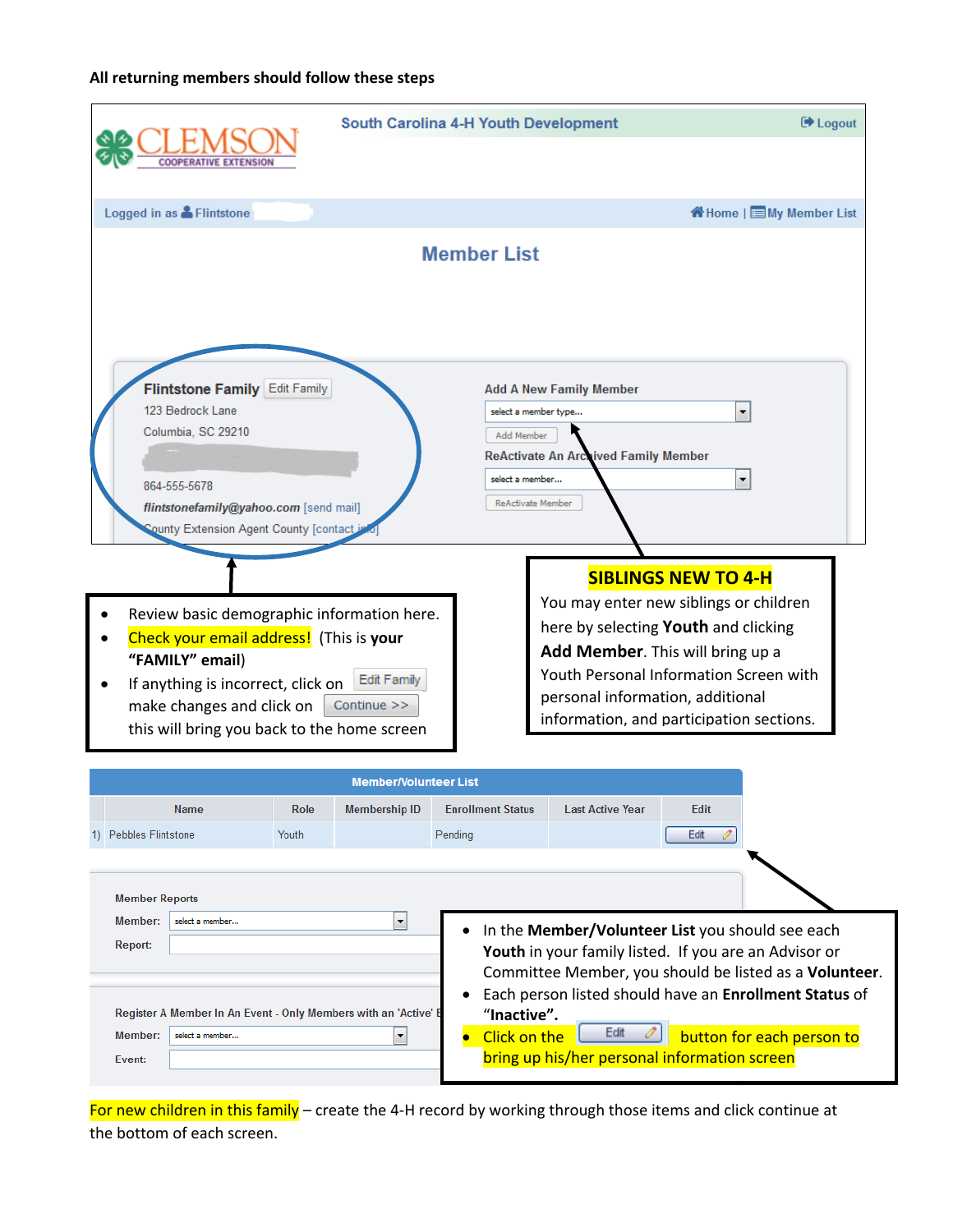#### For existing members – scroll down to the bottom of the page and click on the **Enroll for 2019-2020.**

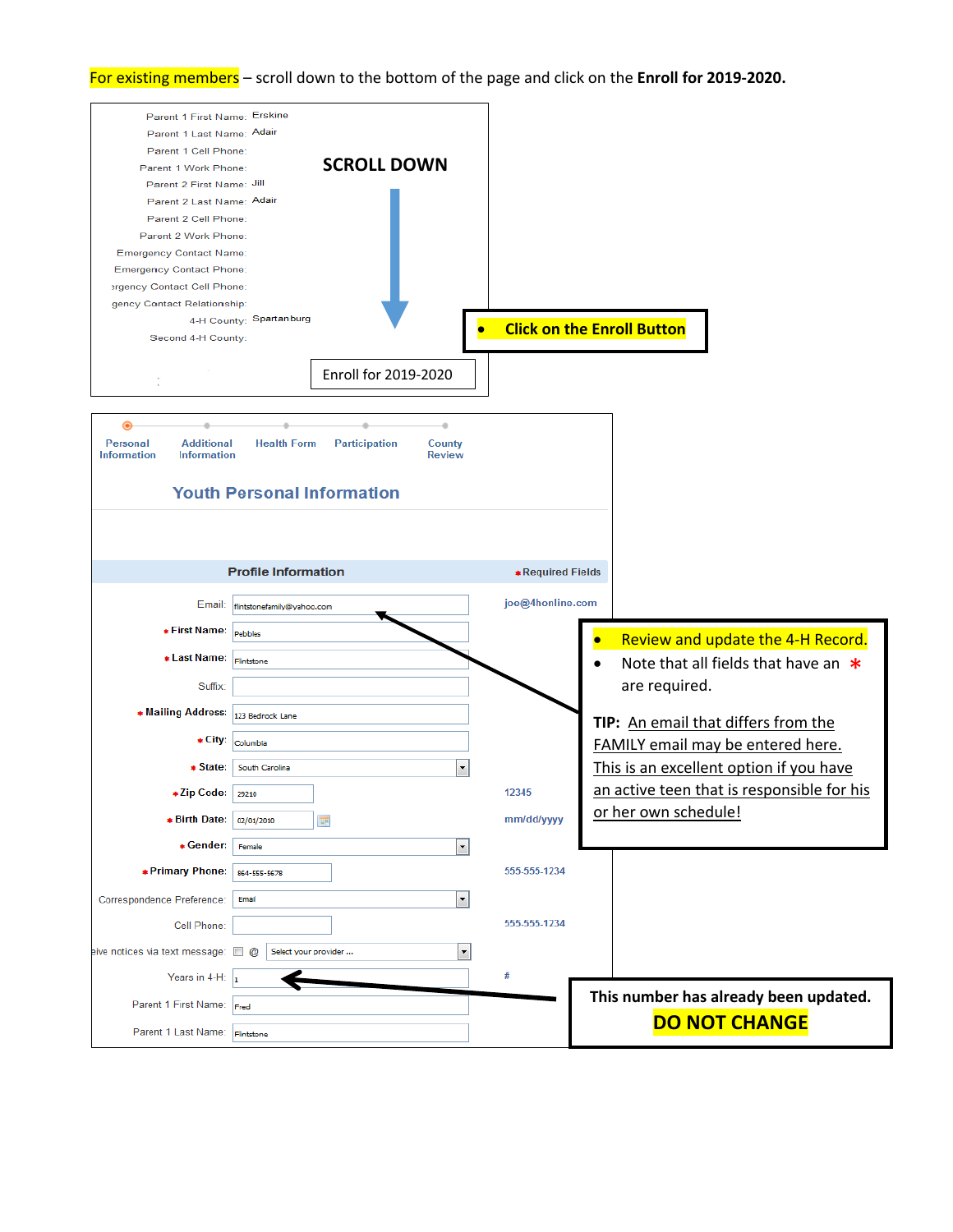| Please select your school from the list below, by selecting your school's county, then district and then your school                                                                                                                                                                                                                                                                                                                                                                                                                                                                                                                                                                                                                                                                                                                                                                                                                                                                                                                                                                                                                                                                                           |                                                                                                                                                                                                                                                                                                                                                                                                                                                                                                                                                 |
|----------------------------------------------------------------------------------------------------------------------------------------------------------------------------------------------------------------------------------------------------------------------------------------------------------------------------------------------------------------------------------------------------------------------------------------------------------------------------------------------------------------------------------------------------------------------------------------------------------------------------------------------------------------------------------------------------------------------------------------------------------------------------------------------------------------------------------------------------------------------------------------------------------------------------------------------------------------------------------------------------------------------------------------------------------------------------------------------------------------------------------------------------------------------------------------------------------------|-------------------------------------------------------------------------------------------------------------------------------------------------------------------------------------------------------------------------------------------------------------------------------------------------------------------------------------------------------------------------------------------------------------------------------------------------------------------------------------------------------------------------------------------------|
| <b>School County:</b><br>Florence<br><b>School District:</b><br>Select a school district<br>School Name:<br>Select a school name<br>◯ If you are unable to locate your school in the list above, please enter the school name and type, in the<br>School Name:<br>School Type:<br>Select a school type<br>Select school grade<br>Grade:<br> 4                                                                                                                                                                                                                                                                                                                                                                                                                                                                                                                                                                                                                                                                                                                                                                                                                                                                  | $\blacktriangledown$<br>Be sure that the school listed is correct.<br>Tips:<br>$\overline{\phantom{a}}$<br>If you go to school outside of your 4-H<br>٠<br>$\bar{\phantom{a}}$<br>County you must select the county in<br>which the school is located to find your<br>school name.<br>Choose your school name<br>$\bullet$<br>If you are home schooled or do not see<br>your school on that list go down to the<br>next radio button and click on school<br>$\blacktriangledown$<br>type. For home schooled students<br>name your school "home" |
| Then click on<br>Continue >><br>South Carolina 4-H Youth Development<br>Logged in as & Flintstone: Pebbles [7 County]<br>Enrollment<br><b>Member Settings</b><br><b>Trainings</b><br>Participation<br>Personal<br><b>Additional</b><br><b>Health Form</b><br><b>Information</b><br><b>Information</b><br>2. Photography Consent Form/Model Release for Minors                                                                                                                                                                                                                                                                                                                                                                                                                                                                                                                                                                                                                                                                                                                                                                                                                                                  | The Additional Information page asks for signatures in<br>areas such as:<br>Release of Liability<br>1.<br>Photography Consent Form - IMPORTANT if your<br>2.<br>child would like to be included in 4-H club, camp,<br>activity pictures.<br>Permission to Transport<br>3.<br>Code of Conduct for Youth<br>4.<br>Parent Authorization and Permission to Treat<br>5.<br>Signatures are accepted by checking boxes and typing<br>the appropriate names.                                                                                            |
| Photography Conesnt Form/Model Release for Minors<br>I hereby grant permisson to Clemson University, its employees or representatives, to take and use: Photographs, videotape and/or digital<br>images of my child for use in promotional and educational materials as follows: printed publications or materials, electronic publications or<br>presentations, websites. I authorize the use of these images indefinetely without compensation to me. All negatives, positives, prints,<br>digital reproductions and videotape shall be the property of Clemson University.<br>I agree that my child's photo<br>May be taken and identity revealed<br>Parent/Guardian Signature<br>Parent/Guardian Authorization & Permission to Treat<br>I hearby give permission to the medical personnel selected by Clemson University Cooperative Extension Service and the Department of 4-H Youth<br>Development to provide routine health care; to administer medication; to order x-rays, routine tests, treatments; to release any records necessary for<br>insurance purposes; and to provide or arrange necessary related transportation for me/or my child. In the event I cannot be reached in an emergency, I | ÷<br><b>REQUIRED</b>                                                                                                                                                                                                                                                                                                                                                                                                                                                                                                                            |
| hereby give permission to the physician selected by the 4-H and Youth personnel to secure and administer treatment, including hospitalization.<br>What permission do you give?<br>I give permission to treat as indicated above ♦<br>Parent/Guardian Signature                                                                                                                                                                                                                                                                                                                                                                                                                                                                                                                                                                                                                                                                                                                                                                                                                                                                                                                                                 |                                                                                                                                                                                                                                                                                                                                                                                                                                                                                                                                                 |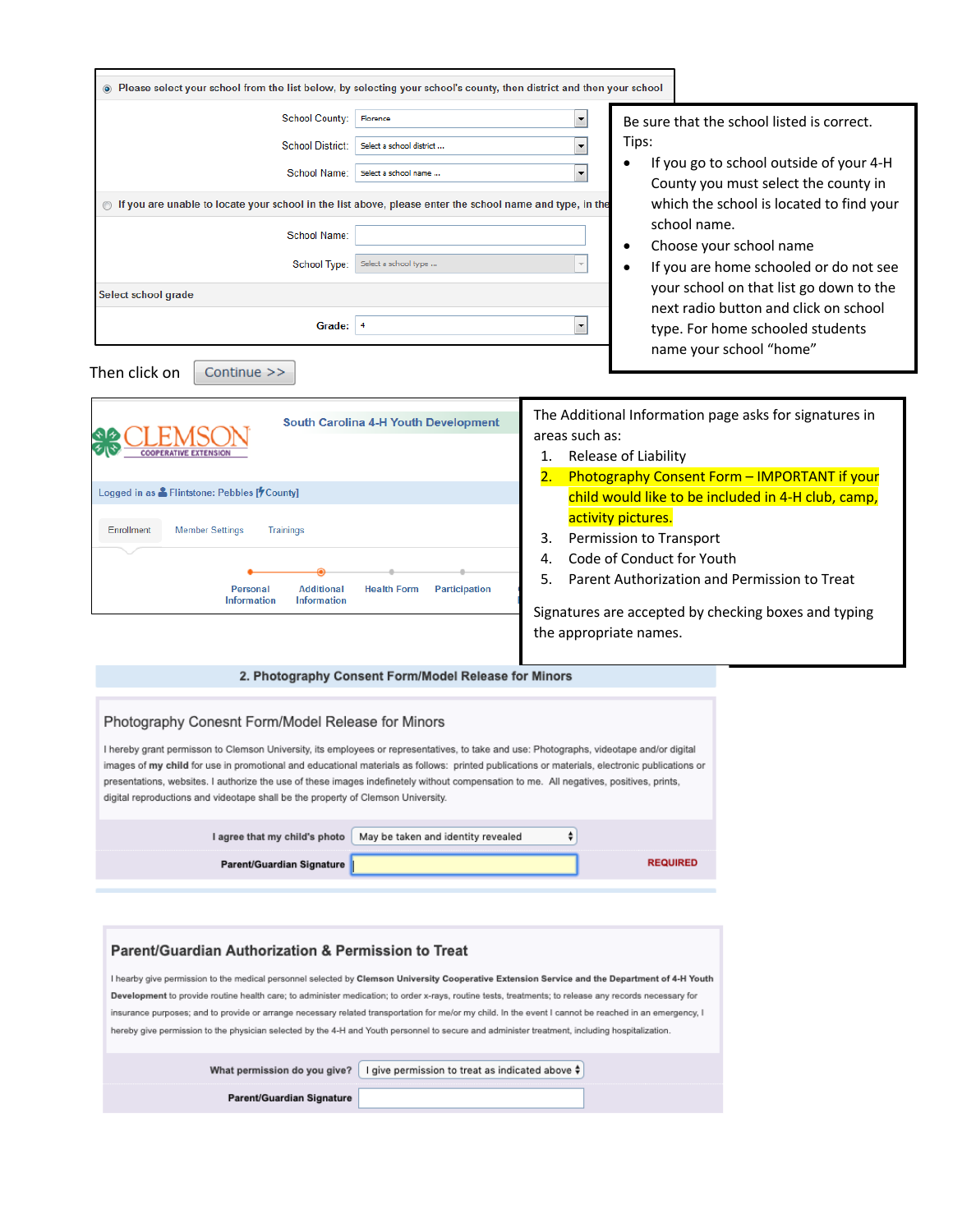

The **Health Form page** allows you to enter Health considerations such as allergies, medical conditions, disabilities or dietary restrictions. This information is **required** and very helpful in case of an emergency.